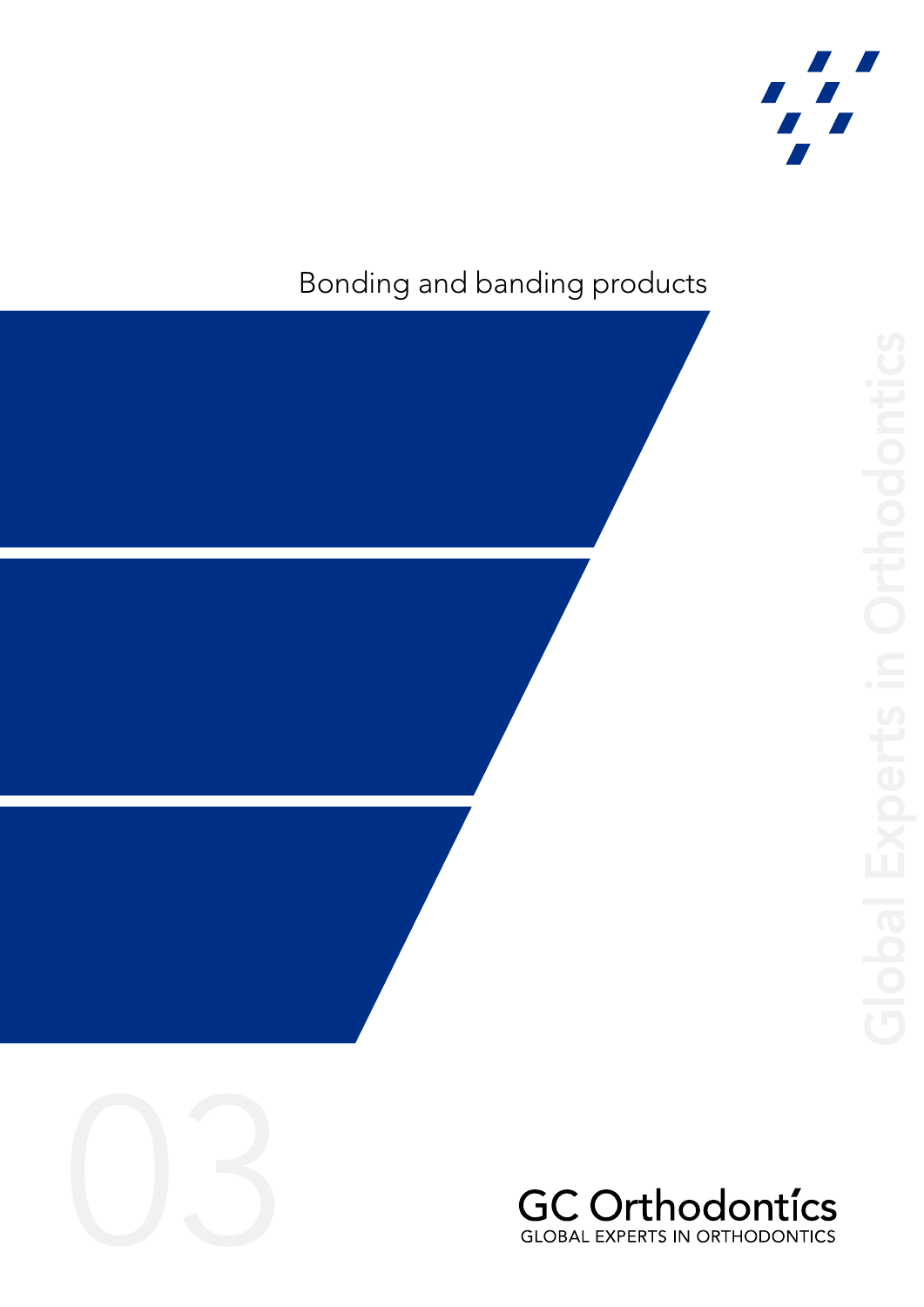# Bonding & banding Summary

| <b>GC Ortho Connect</b>     | 152 |
|-----------------------------|-----|
| <b>GC Ortho Etching Gel</b> | 152 |
| <b>GC Kommonbase</b>        | 153 |

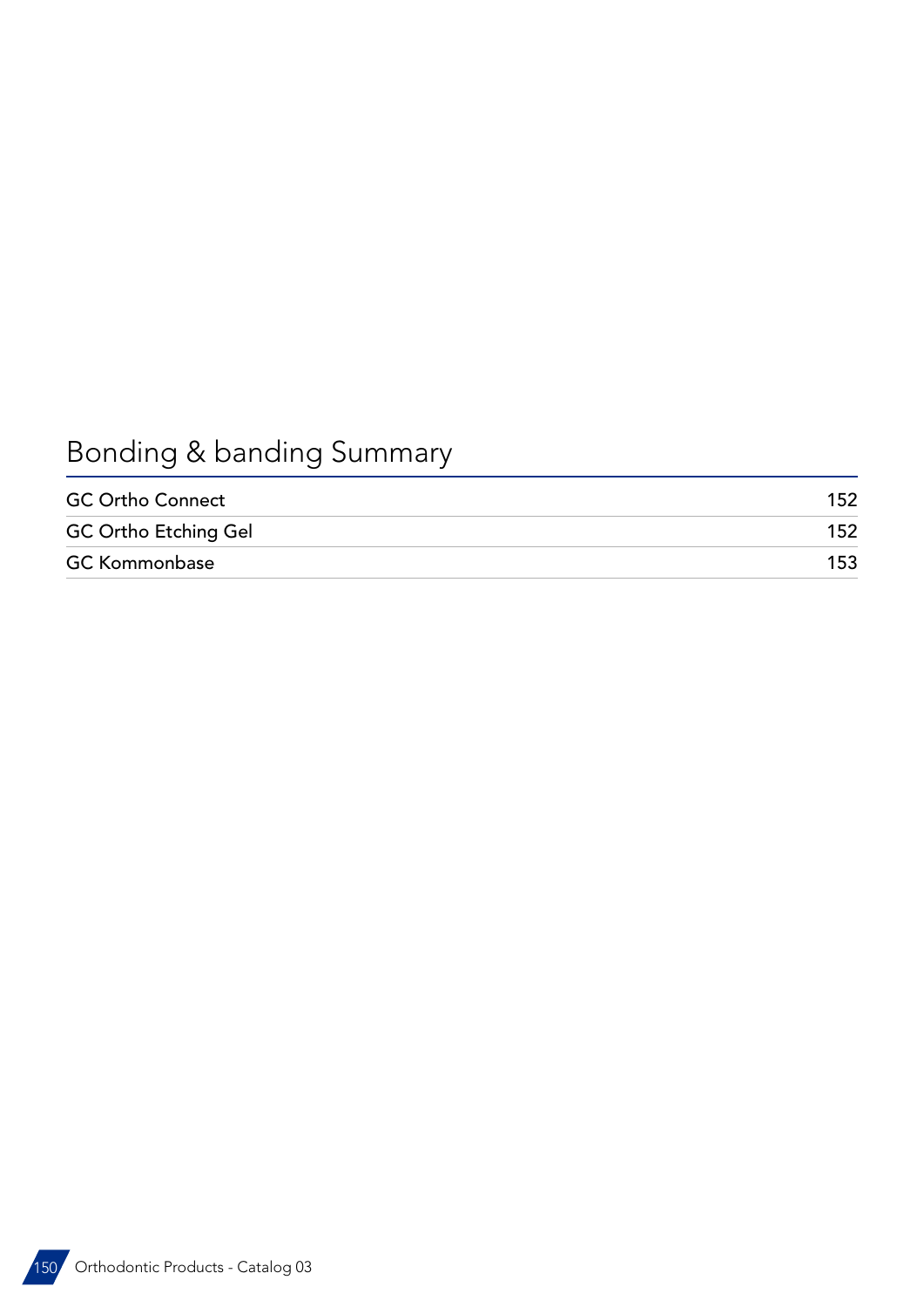

## Produits de Collage et de scellement

Ces produits de collage sont innovants et apporteront un plus dans votre pratique quotidienne. Elaborés par GC au Japon, ils ont fait l'objet de tests approfondis afin de garantir une bonne tenue de vos attaches à coller en métal, céramique ou plastique.



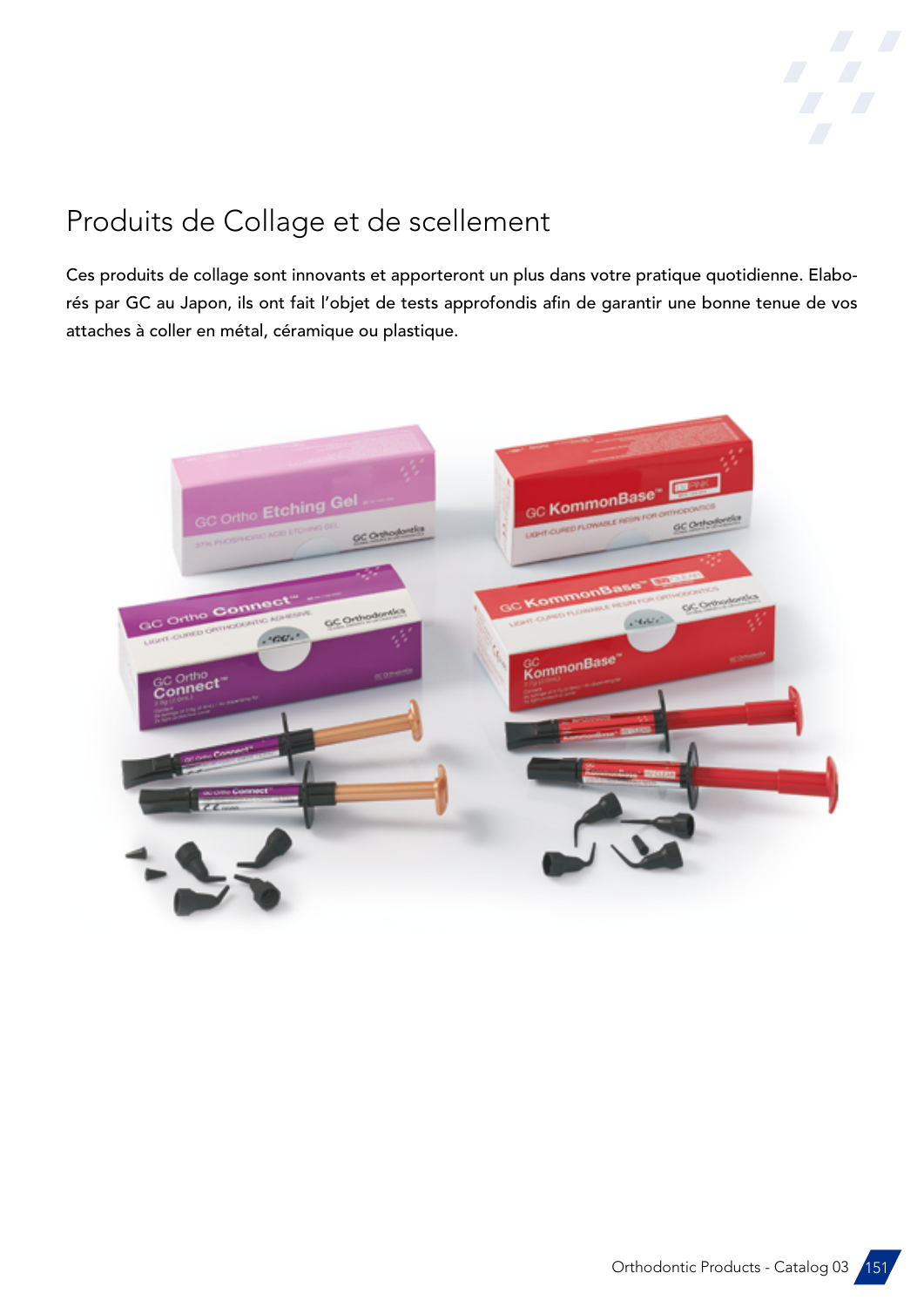### <span id="page-3-0"></span>Light cure adhesive



## GC Ortho Connect

### One step system

No need to apply primer or adhesive on the tooth, as it is already incorporated into the paste. A simple etching of the enamel followed by drying is enough to prepare the bracket or buccal tube for bonding.

| $^{\circ}$ 2 syringes of 2.9 g, 4 dispensing tips, 2 light protective covers | $90 - 1100 - 0000$ |
|------------------------------------------------------------------------------|--------------------|



# GC Ortho Etching Gel

With an ideal fluidity, this etching in gel (Phosphoric acid) will have a perfect consistency during the necessary time to prepare the tooth enamel.

| 2 syringes of 4,8 g and 40 dispensing t<br>tips |  |
|-------------------------------------------------|--|